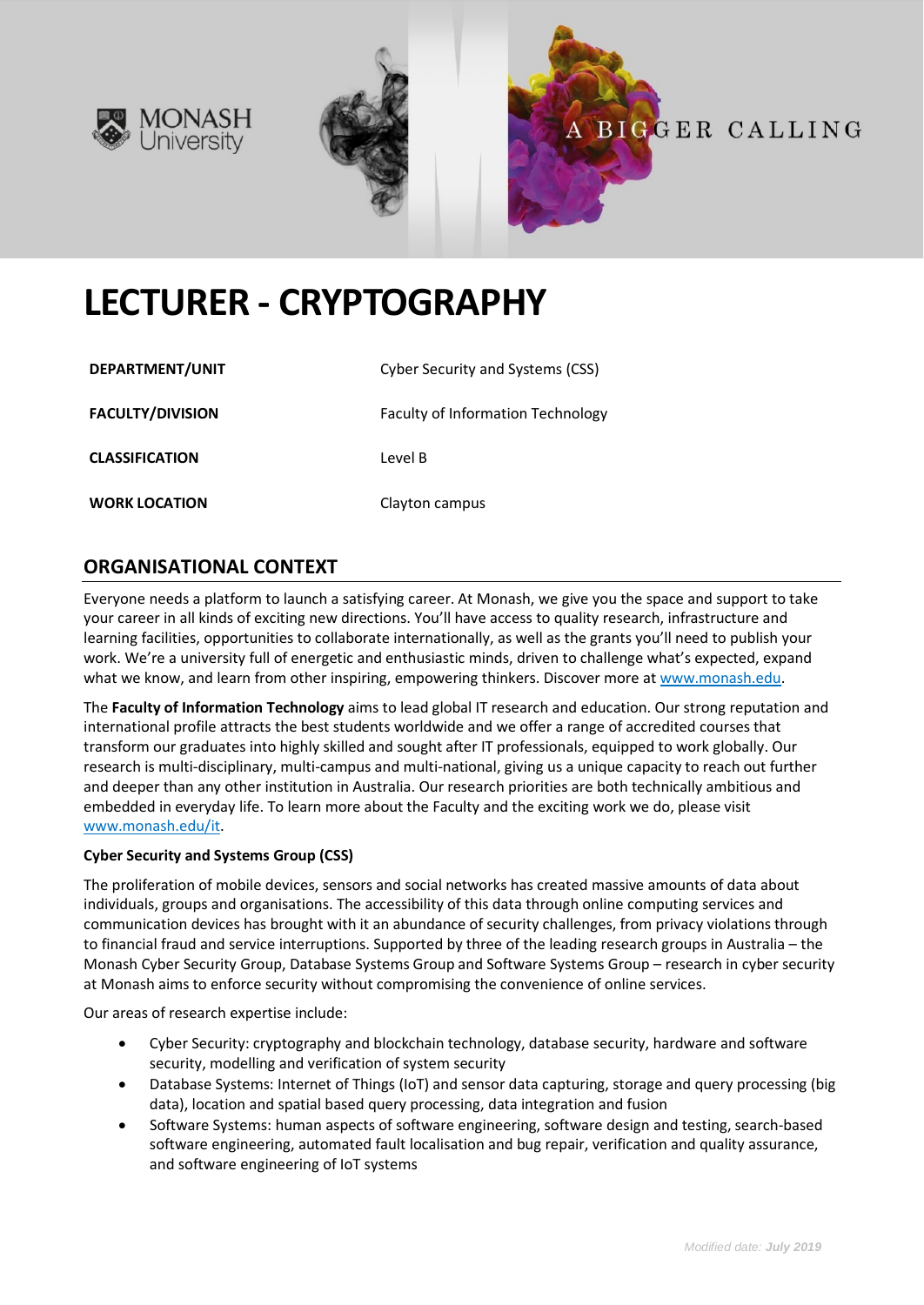# **POSITION PURPOSE**

A Level B academic is expected to make contributions to the teaching effort of the university and to carry out activities to maintain and develop their scholarly, research and/or professional activities relevant to the profession or discipline.

As part of the teaching and research role, the Lecturer – Cryptography will engage in teaching, including the development of education resources and new course units; and research of cutting-edge and contemporary cryptography technologies and practices, for example applied cryptography and database security.

**Reporting Line:** The position reports to the lead of Cyber Security and Systems Group (CSS)

**Supervisory Responsibilities:** This position may provide direct supervision for 1-5 staff members

**Financial Delegation:** Not applicable

**Budgetary Responsibilities:** Not applicable

### **KEY RESPONSIBILITIES**

Specific duties required of a Level B academic may include:

- **1.** The conduct of tutorials, practical classes, demonstrations, workshops, student field excursions, clinical sessions and/or studio sessions
- **2.** Initiation and development of subject material
- **3.** Acting as subject coordinators; the preparation and delivery of lectures and seminars
- **4.** Supervision of the program of study of honours students or of postgraduate students engaged in course work
- **5.** Supervision of major honours or postgraduate research projects
- **6.** The conduct of research
- **7.** Involvement in professional activity
- **8.** Development of course material with appropriate advice from and support of more senior staff
- **9.** Marking and assessment
- **10.** Consultation with students
- **11.** A range of administrative functions the majority of which are connected with the subjects in which the academic teaches
- **12.** Attendance at departmental, school and/or faculty meetings and/or membership of a number of committees

## **KEY SELECTION CRITERIA**

#### **Education/Qualifications**

- **1.** The appointee will have:
	- A doctoral qualification in the relevant discipline area

#### **Knowledge and Skills**

- **2.** Possess a high level of interpersonal skills and demonstrated ability to work independently and as part of a team across both the education and service sectors
- **3.** Demonstrated research ability; including developing a solid track record of refereed research publications and/or attracting research funding
- **4.** Proven track record of national and international research collaborations